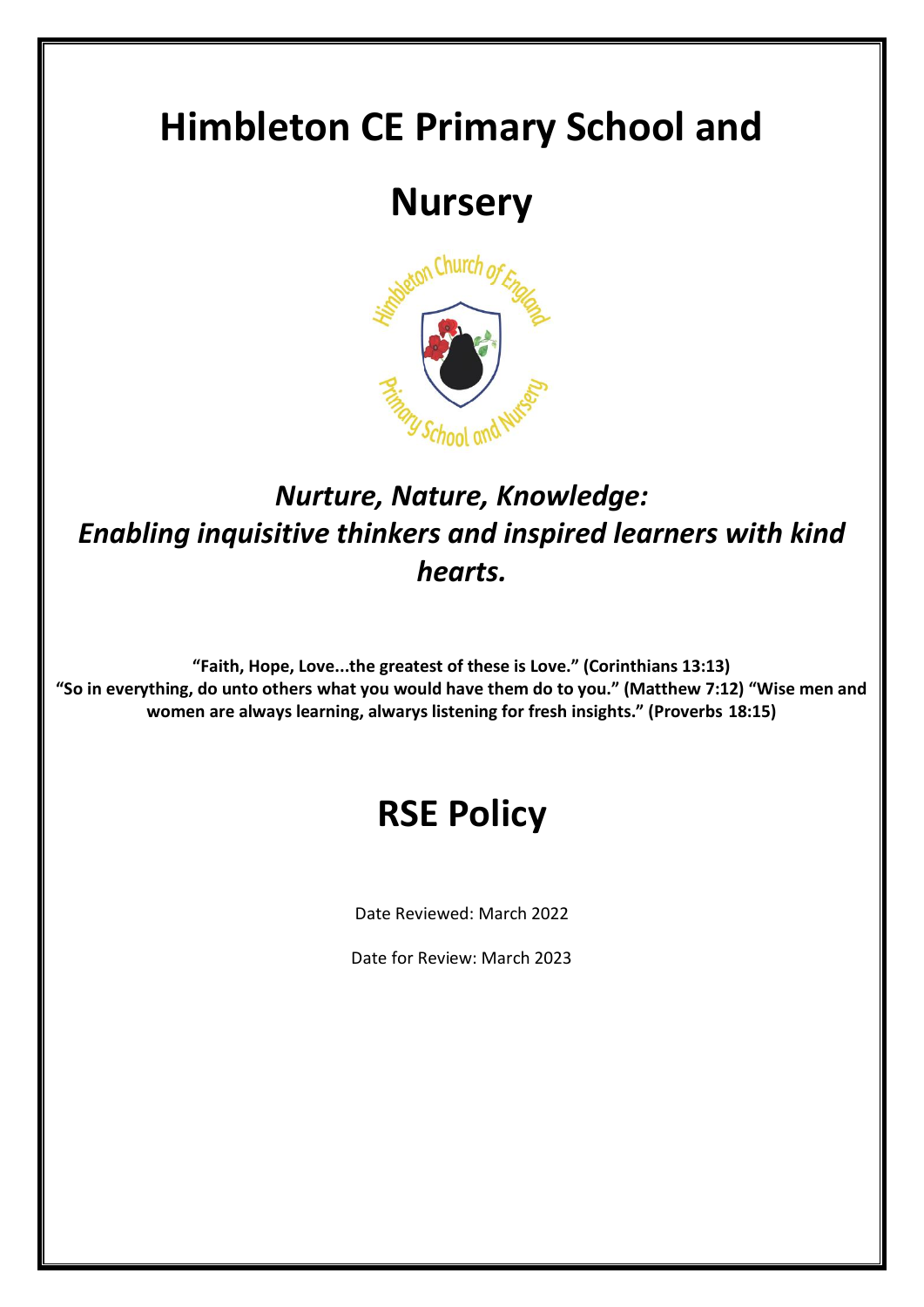#### **'RSE is a lifelong learning process of acquiring information, developing skills and forming positive beliefs and attitudes about sex, sexuality, relationships and feelings'. (Sex Education Forum 1999).**

At Himbleton CE Primary School & Nursery, we aspire to help every child develop as a whole person and we believe that effective RSE can make a significant contribution to their ability to establish and maintain stable and loving relationships. It also enables young people to respect others, make responsible and informed decisions about their health and wellbeing and also promotes the British values of tolerance.

#### **Link with other policies**

Other related policies and documents include: Curriculum Intent, Behaviour and Discipline Policy, Anti-Bullying Policy,Child Protection and Safeguarding Policy and the Equality and Cohesion Policy.

#### **The Morals and Values Framework**

Children will learn about moral values through all aspects of school life and in all curriculum areas, not just in Relationships and Sex Education. The RSE programme at Himbleton CE Primary School & Nursery reflects the school ethos and demonstrates and encourages the following values:-

- Respect for self
- Respect for others
- Responsibility for their own actions
- Responsibility for their family, friends, schools and wider community

#### **Aims of Relationships and Sex Education**

- Taking account of the age, maturity and needs of the pupils, Relationships and Sex Education aims to:
- Help children to develop feelings of self-respect, self-esteem, self-confidence, sympathy
- and empathy
- Prepare pupils for puberty
- Give children an understanding of reproduction and sexual development
- Give children an understanding of the importance of health and hygiene
- Develop and use communication skills and assertiveness skills to cope with the influences of their peers and the media
- Answer pupils' questions honestly and sensitively referring the child to parents where appropriate
- Enable children to recognise unsafe situations and be able to protect themselves and ask for help and support
- Help children to understand the consequences of their actions and behave responsibly within relationships

#### **Equal Opportunities Statement**

The school is committed to the provision of RSE to all of its pupils. Our programme aims to respond to the diversity of children's cultures, faiths and family backgrounds. Equal time and provision will be allocated for all groups but there may be occasions where children with Special Educational Needs are given extra support.

#### **Teaching and Learning including Delivery of the Curriculum**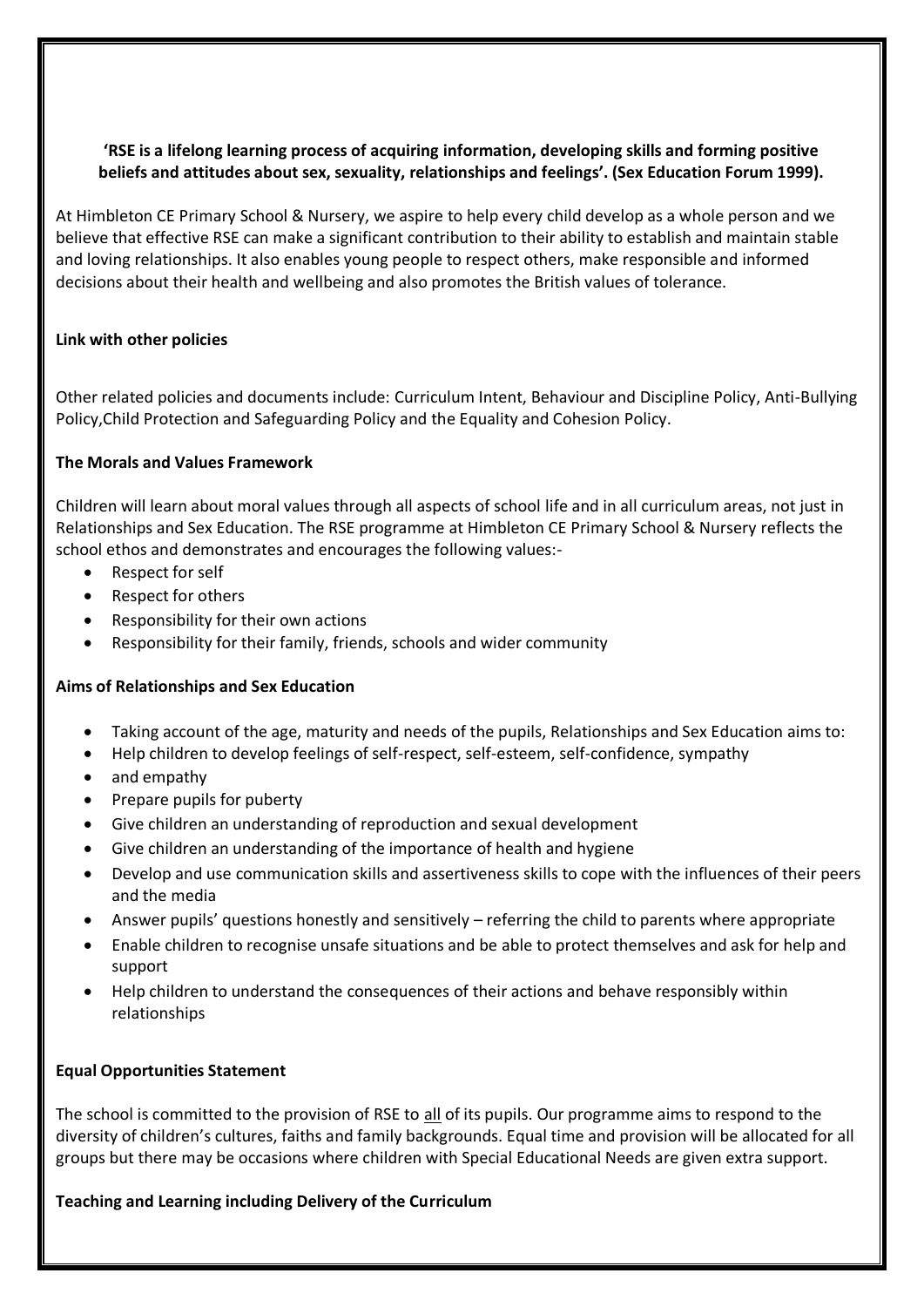Many relationship aspects are covered through our values curriculum and PSHE programme which helps to equip children with knowledge, understanding and practical skills, appropriate to their age and maturity, in order to live healthy, safe, fulfilled and responsible lives. Relationships and Sex Education may be taught discretely in Years 5 and 6 by the class teacher. However, some biological aspects are covered in Science, while PSHE also enables children and young people to reflect on and clarify their own values and attitudes, and explore the complex and sometimes conflicting range of values and attitudes they encounter now and in the future. Linked with R.E., children reflect on family relationships, different family groups and friendships. They learn about rituals and traditions associated with birth, marriage and death and talk about the emotions involved.

### **Organisation**

- RSE is normally delivered by the class teacher in mixed/single gender groups depending on the focus of the lesson.
- All input to RSE lessons is part of a planned programme and negotiated and agreed with staff in advance.
- Resources to be used are:
	- Heartsmart.
- The range of material used is available to parents/carers at any time and an opportunity to discuss resource content is made available each year. The content covered by the Heartsmart programme and are available on the school website.

### **Evaluation and monitoring**

The RSE curriculum and its delivery is monitored by the PSHE lead who will ensure that each year group is adhering to the RSE policy and that there is full coverage of all prescribed topics. Drop-ins and pupil voice will form part of the monitoring process. Elements of the sex education in the Science curriculum are assessed formally. Other elements of the RSE programme are assessed and evaluated using a variety of AFL (Assessment for Learning) activities.

# **Specific Issues within Sex Education**

# **Withdrawal (as from September 2020)**

Parents will not be able to withdraw their children from any aspect of Relationships Education or Health Education (which includes learning about the changing adolescent body and puberty).

• Parents will be able to withdraw their children from any aspects of Sex Education other than those which are part of the science curriculum. (Note that sex education will not be statutory in primary schools, however the new statutory guidance makes clear that schools should still provide a programme of age appropriate sex education)

• Head teachers in primary schools must grant requests to withdraw a pupil from sex education, other than where it is part of the science curriculum (although the guidance makes clear that good practice is 'likely to include the head teacher discussing with parents the benefits of receiving this important education and any detrimental effects that withdrawal might have on the child').

• Where pupils are withdrawn from sex education, schools should document the process and will have to 'ensure that the pupil receives appropriate, purposeful education during the period of withdrawal.'

# **Confidentiality and Child Protection Issues**

As a general rule a child's confidentiality is maintained by the teacher or member of staff concerned. If this person believes that the child is at risk or in danger, she/he talks to the Designated Safeguarding Leader (DSL) who takes action as laid down in the Child Protection and Safeguarding Policy. All staff are familiar with the policy and know the identity of the DSL.